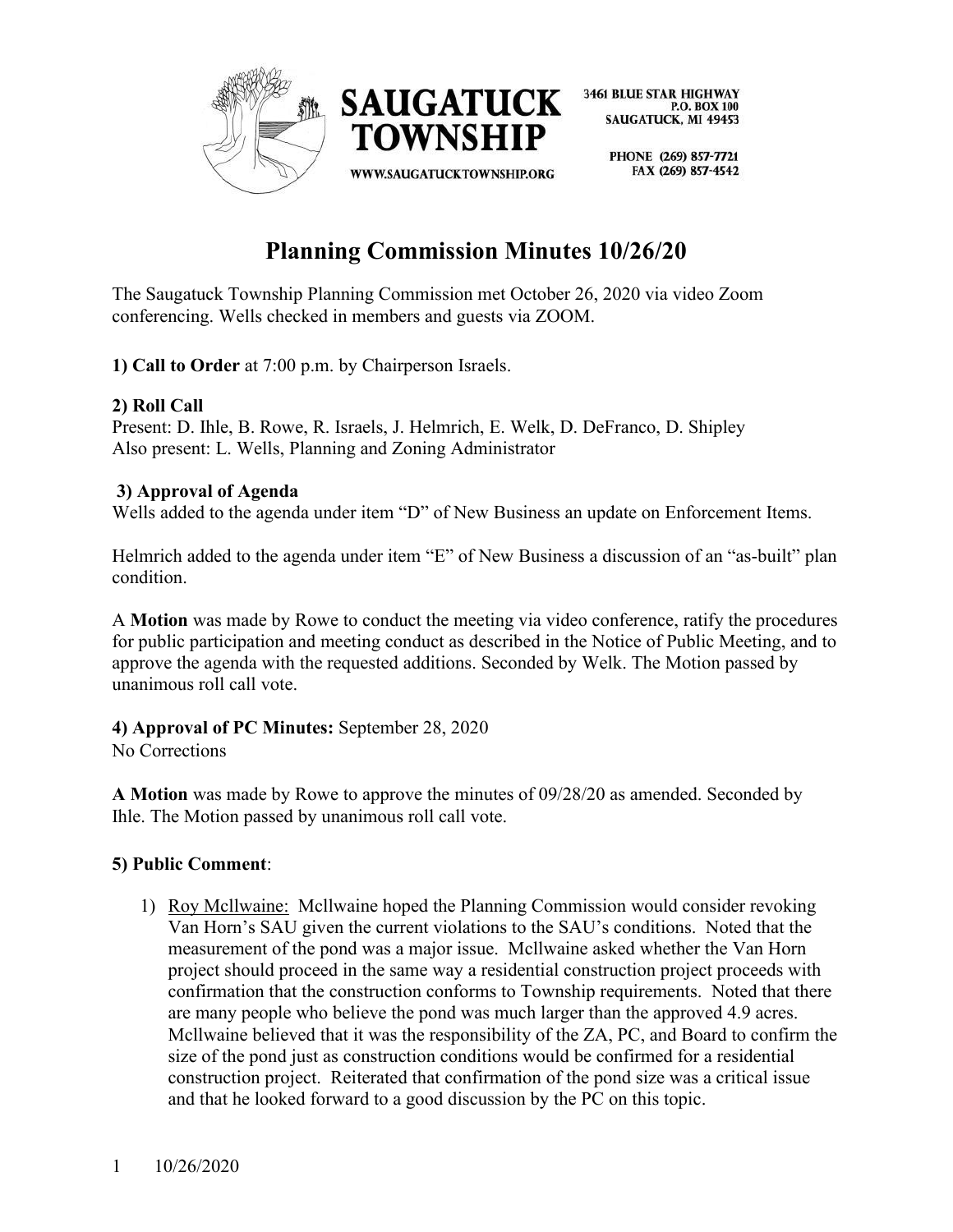



> PHONE (269) 857-7721 FAX (269) 857-4542

2) Scott Wierenga: Wanted to echo Mcllwaine's comments on the Van Horn project. Wierenga explained how both he and Mcllwaine have completed rough estimates of the size of the Van Horn pond and believed the pond to be larger than 4.9 acres in size. Noted that the Township has relied on measurements provided by EGLE whom has measured the site using mapping software and concluded that the pond is no larger than 4.9 acres. Wierenga has also measured the site using mapping software and calculated a different measurement than EGLE. Wierenga stated it would not take much time for a Township representative to measure the pond with a laser or wheel system. Wierenga believed that confirming the pond specs would enable the Township to move on from the issue of the pond size and/or address any possible violations of the Van Horn SAU.

# **6) New Business**

**A. Special Approval Use** parcel number 20-003-049-01 located at 6523 135th for retail sales of automobiles within the C-1 District in a portion of the warehouse building at Commercial Drive and 135th.

Zoning Administrator Wells reviewed application submitted by applicant with respect to whether the applicant met the standards for Special Approval Use to utilize 3600 sq. ft. of a proposed warehouse building on Commercial Drive for indoor sales of vehicles. Wells clarified that some SAUs have specific standards in addition to the general standards. The proposed use for the property in question has no specific standards, and thus only the general standards for a SAU were reviewed.

Wells reviewed the seven conditions for approval of SAU in the Township Planner review of the SAU application request on file. In addition to the seven conditions for SAU approval, Wells recommended adding the following eighth condition; "For any use before permit is issued the applicant must receive a license from the state." The state issued license would require there to be an office and restroom on premise. Originally, the applicant stated there would be no utilities connected to the buildings in question. Given the state requirement for a restroom on site, the need for utility connection must be reconciled and a plan provided to the PC; no plan has yet been provided to the PC by the applicant.

Scott Bosgraaf: Applicant was not present, but represented by Scott Bosgraaf. Bosgraaf explained that the applicant was following things in appropriate order; first seeking an SAU from the Township, pursuing a dealer's license from the State, and then offering modifications to the building that would come under plan review. Bosgraaf thanked Wells for an excellent review of the SAU application.

# **Chairperson Israels opened the public hearing.**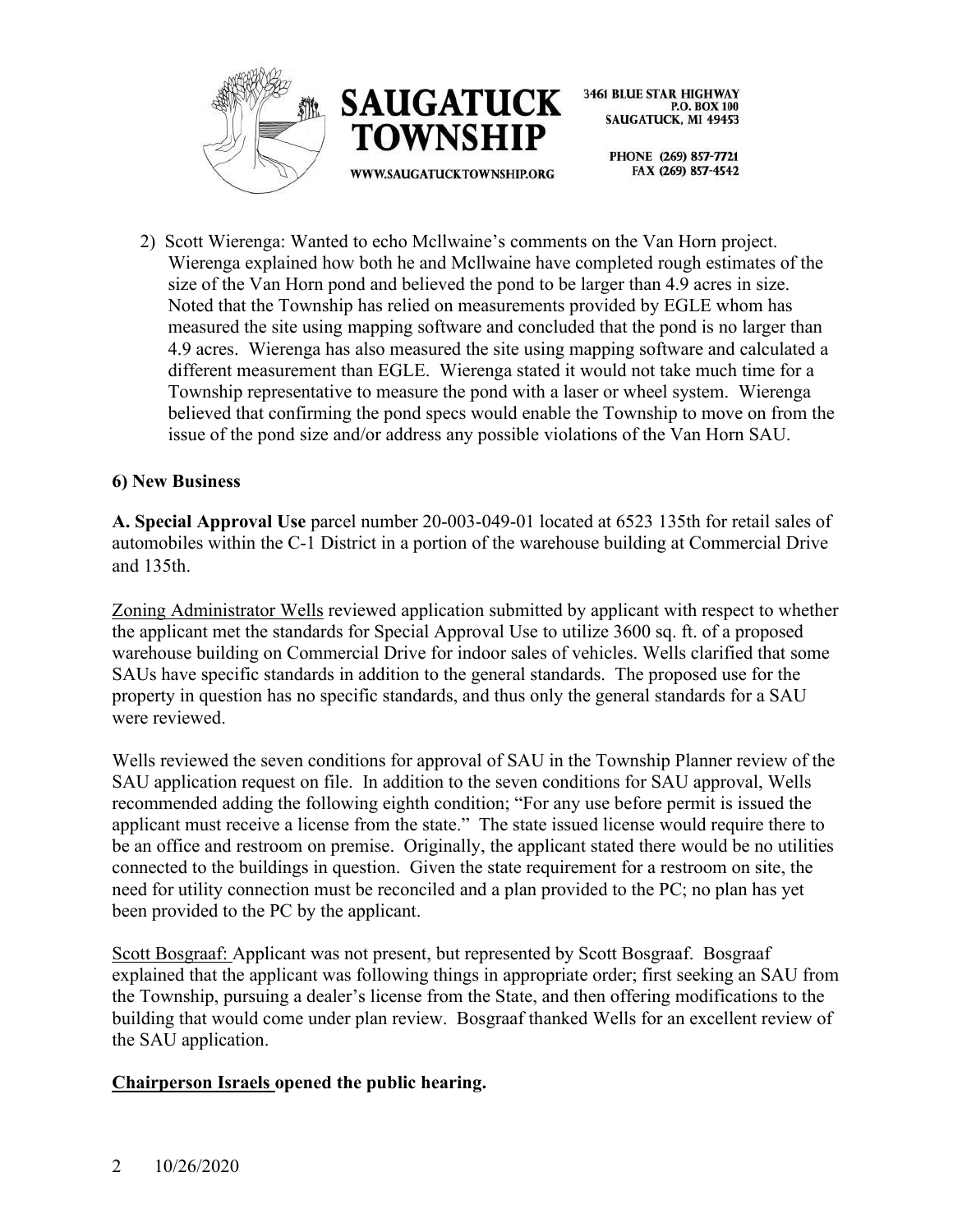



> PHONE (269) 857-7721 FAX (269) 857-4542

No Public Comment.

# **Public Hearing Closed**

Shipley questioned whether the approval of the SAU application necessitated that the building in question be connected to water and sewer utilities, and whether utility connection for all the proposed buildings be required. Bosgraaf stated that water and sewer connection would be required if the SAU application were approved. Bosgraaf explained that the need for utility connection to all four buildings depended upon the proposed uses of those buildings and the proposed uses have yet to be determined. Bosgraaf noted that the water access runs in front of the buildings, and so water could be connected to any of the buildings if required by the use. Shipley asked if the site involved a multi-phase water and sewer project. Bosgraaf stated, "technically yes," but explained that if one building required utility connection, the water and sewer system would be designed with a capacity to service all four of the buildings. Actual connection to the proposed water and sewer system would be as needed. Shipley asked if Bosgraaf's above responses meant that he had already designed a water and sewer plan. Bosgraaf identified a planned drainage field on the site plan submitted as part of the SAU application and stated that the drainage field was sufficient capacity for the building in question. Bosgraaf added that without knowing the future uses of the other buildings and whether they would require utility connection, it was difficult to design a sewage plan for all four buildings. Shipley asked how many phases were included in the project. Bosgraaf explained that there could be one or two more phases, but presently there are no prospects for future use of the property.

Helmrich asked whether there was any time frame on the construction plans for the building intended to house the business in question. Bosgraaf stated that construction had begun, and that the plan was to work on erecting all four of the proposed buildings in a continuous construction project. Estimated that all four of the buildings would be fully enclosed within three to four months, however finishes to the interior of the building to house the proposed business would not be completed until the Spring. Helmrich asked if the applicant had a background in the proposed business. Bosgraaf confirmed that the applicant has a license to sell vehicles in Illinois and has an extensive collection of classic cars. Helmrich asked if Bosgraaf had any idea how many vehicles the proposed space could accommodate. Bosgraaf said that his impression was the applicant intended to house between 10 and 20 vehicles at any given time and hoped to open the business prior to Summer 2021.

Israels asked whether the applicant intended to acquire a Class B dealer license. Bosgraaf assumed that that would be the case considering that a Class A license is required for selling new cars whereas a B license was for selling used cars, which was the intent of the applicant. Israels cited that a Class B dealer license required a minimum of 1300 sq. ft. to store 10 vehicles. Israels asked if there were any regulations concerning the number of cars that could be stored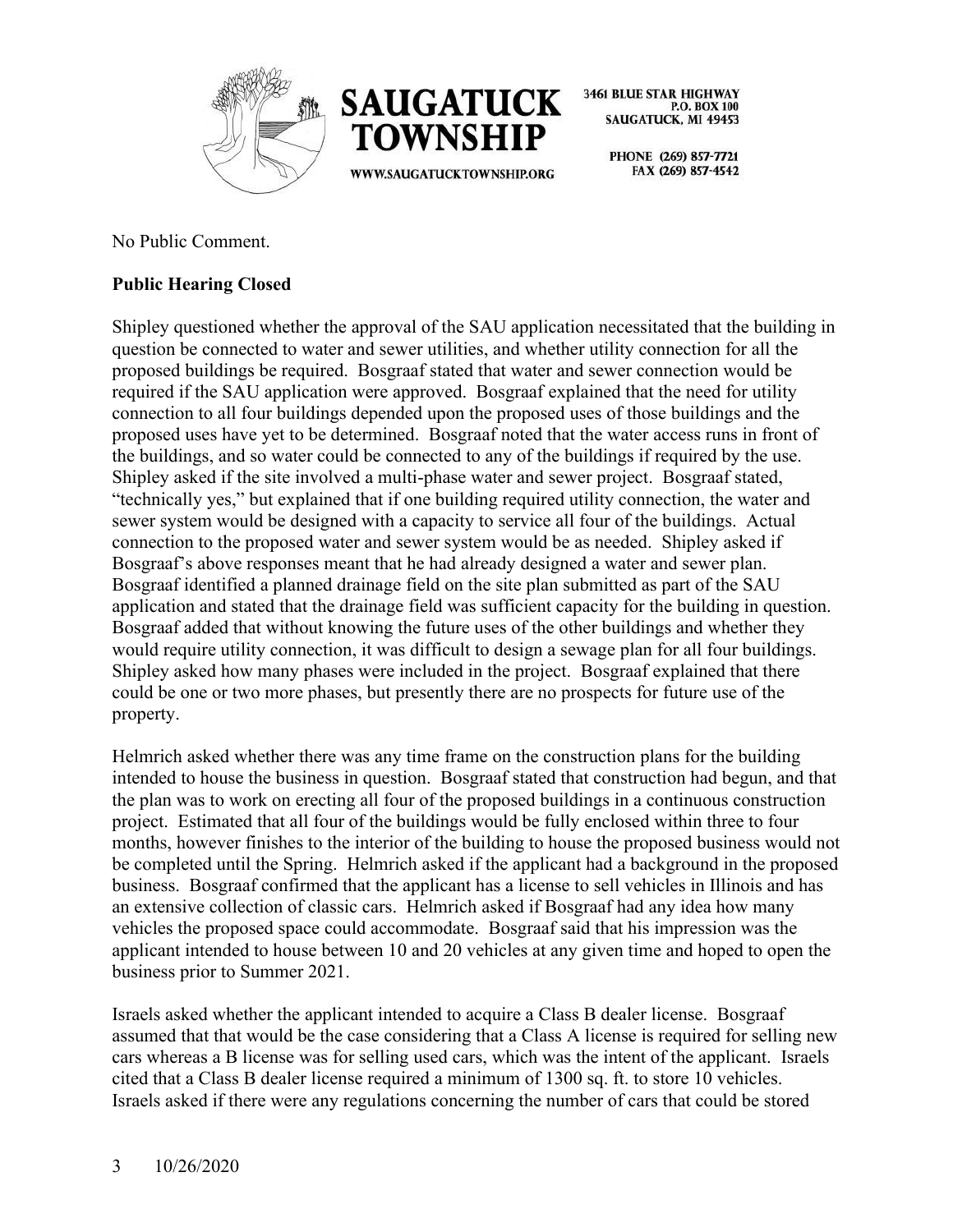



> PHONE (269) 857-7721 FAX (269) 857-4542

inside. Bosgraaf confirmed that it was possible to conduct a completely indoor operation with a Class B license. Israels inquired as to whether the applicant's intention was to eventually expand the business to outdoor sales. Bosgraaf stated that outdoor display or storage was prohibited in the condominium contract. Israels reiterated that the state required the business have working utilities and a working restroom with additional requirements regarding size of restroom. Israels noted a working telephone was also required, and asked whether a cellphone would satisfy this requirement. Israels also noted that it was required that the business hours of operation be over 30 hours per week. Bosgraaf confirmed that the applicant was aware of this requirement and willing to satisfy it. Israels asked if the applicant had contracted with any business for mechanical services given that the applicant was required to contract with a business within a 10 mile radius for mechanical services. Bosgraaf noted that there a few facilities within 10 miles that could service the applicant's proposed business. Israels suggested adding the language, "any state and federal requirements be met," to condition 5 to ensure that the approval of the SAU was contingent upon the applicant adding a restroom to the site plan. Israels also suggested seeking Fire Department approval or consultation as a condition of approval of the SAU.

Helmrich asked whether the intention of the applicant was to rent long-term or to purchase the property. Bosgraaf believed that the applicant intended to purchase the property before the business opens.

A **Motion** was made by Welk to approve application from Ron Levine, Investment Classics LLC for a Special Approval Use to allow auto sales in the C-1 District in a pre-approved enclosed building at Commercial Road with the understanding that the Planning Commission incorporates the 7 recommendations in the memo from the Township Planner to the Planning Commission dated October 20, 2020, that the language "any state and federal requirements be met," be added to condition 5 of the recommendations, and that, "For any use before permit is issued the applicant must receive a license from the state," be added as an 8<sup>th</sup> condition. Seconded by Helmrich. The Motion passed by unanimous roll call vote.

**B. Zoning Ordinance Text and Map Amendment.** Consideration of an ordinance to add a new zoning section 40-595 to chapter 40 of the Code of Ordinances, Township of Saugatuck, Michigan and to amend section 40-586, to establish and provide regulations for a groundwater protection overlay zone; and consideration of an ordinance to amend the zoning map to rezone various properties in the Township to be a part of the newly created groundwater protection overlay zone.

Zoning Administrator Wells reviewed Groundwater Protection Ordinance memo dated 10/20/20. Explained that the Township Board desired to create a wellhead protection ordinance in recognition of the importance of our water quality and natural resources. Township believed they have an obligation to ensure the protection of groundwater quality and be mindful of certain land uses that could compromise water quality in areas where new wells could be located. Wells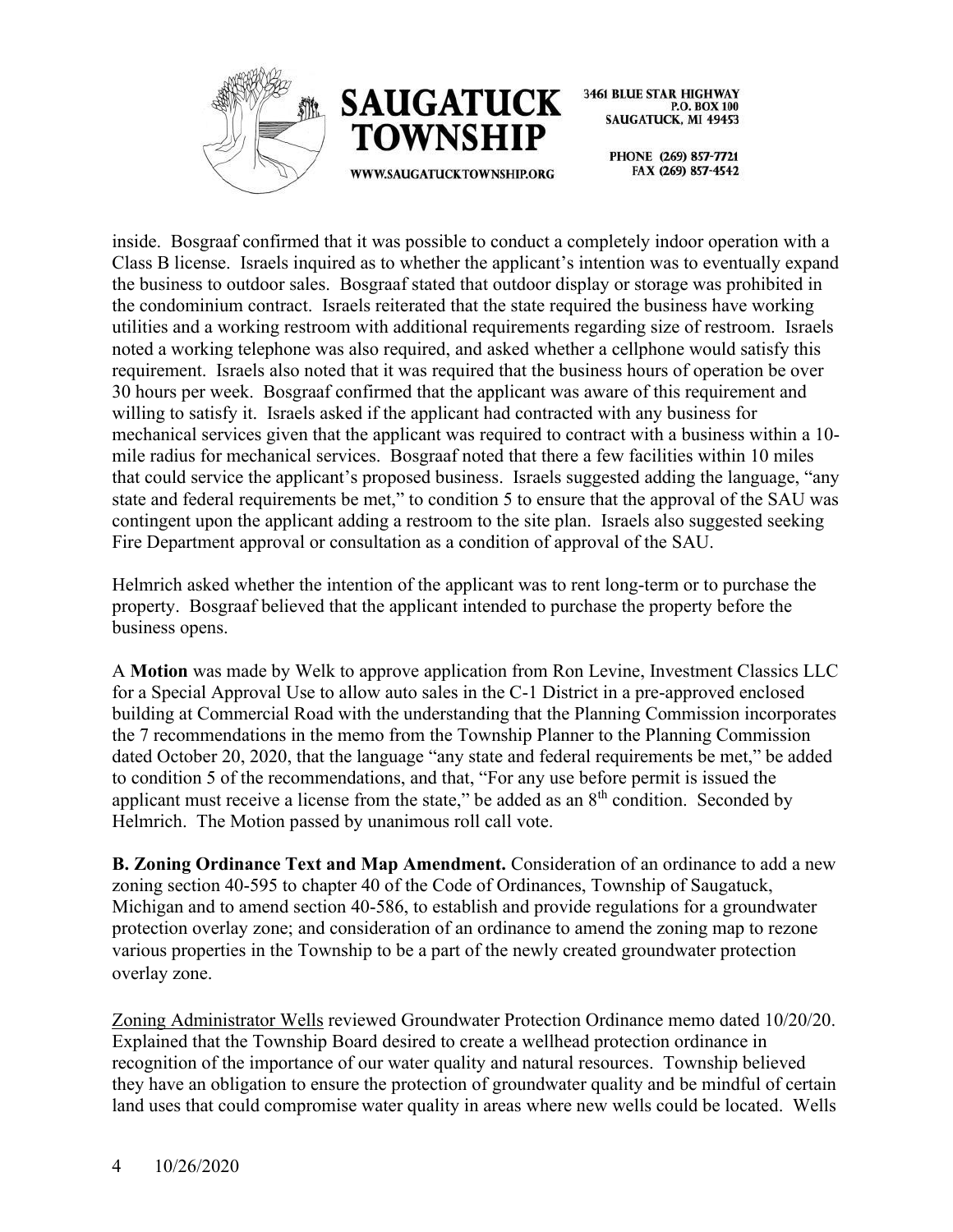



WWW.SAUGATUCKTOWNSHIP.ORG

**3461 BLUE STAR HIGHWAY** P.O. BOX 100 **SAUGATUCK, MI 49453** 

> PHONE (269) 857-7721 FAX (269) 857-4542

noted that the Township would be joining the City of the Village of Douglas and the City of Saugatuck in creating and potentially adopting a groundwater ordinance. Wells pointed out that the Township's proposed ordinance would be within the zoning ordinance, whereas the other two municipalities' ordinances are stand-alone, general law ordinances. Having the proposed ordinance be within Township zoning ordinance enables the Township to grandfather existing uses; even though the Township might prohibit future uses in the potential overlay area for groundwater protection reasons, if uses are existing as of the date of adoption they would be grandfathered. The proposed ordinance would regulate groundwater protection in two overlay areas in the Township that can be seen on the map included in the Zoning Administrator's 10/20/20 memo on file. The areas were created in consultation with a groundwater protection sub-committee that consisted of members from the Township, the cities of Douglas and Saugatuck, and an environmental groundwater engineer. Wells offered an update to the language of the groundwater protection ordinance recommended by the Township attorney to clarify any vagueness and ensure that the language identifying all prohibited land uses matched the language found in current Township zoning ordinance. Modification under D.1 to read "operation of a junk yard or salvage yard." Under item 4, Wells clarified that the intent of this provision was not to prohibit earth-work related to permitted uses or special land uses such as earth work for dwellings or anything that has been approved. The intent was to prohibit earthwork, excavations, and/or mining of sand, gravel, bedrock or any other type of earth if a permit is required under parts 301, 631, 632 or 637 of the Michigan Natural Resources Protection Act. The ordinance has definitions and included a pollution incidence prevention plan for uses within the overlay. Wells stated that the ordinance also has higher level of site plan review requirements for the certain uses that require it.

#### **Chairperson Israels opened the public hearing.**

1. Carl Gabrielse: Had no objections to the reasons Administrator Wells offered for the groundwater protection ordinance, but Gabrielse wanted to highlight the concerns had by the owners of the N. Shore property with the proposed ordinance. Gabrielse noted that the ordinance was premised on the conclusion that what happens at the surface, such as digging a pond, would have an impact on groundwater quality. Gabrielse stated that a municipal restriction on private property must be rationally related to the harm that the municipality is attempting to protect against and, thus, cannot pursue a blanket restriction unless it were tied to a harm. Having seen the hydrological report completed on the N. Shore property, Gabrielse believed that it would be difficult to justify as broad of a restriction on ground activities on the basis that it would protect groundwater quality. Noted that N. Shore owners were in the process of giving the Township 5.5 acres of land for well fields. Upon testing the proposed site, the water to be accessed was determined to be approximately 200-300 ft. below the surface and below a 37 ft. clay layer. Gabrielse stated that a blanket ordinance that prevented certain surface activities would not be tailored to protect the harm that the Township is looking to protect. Gabrielse and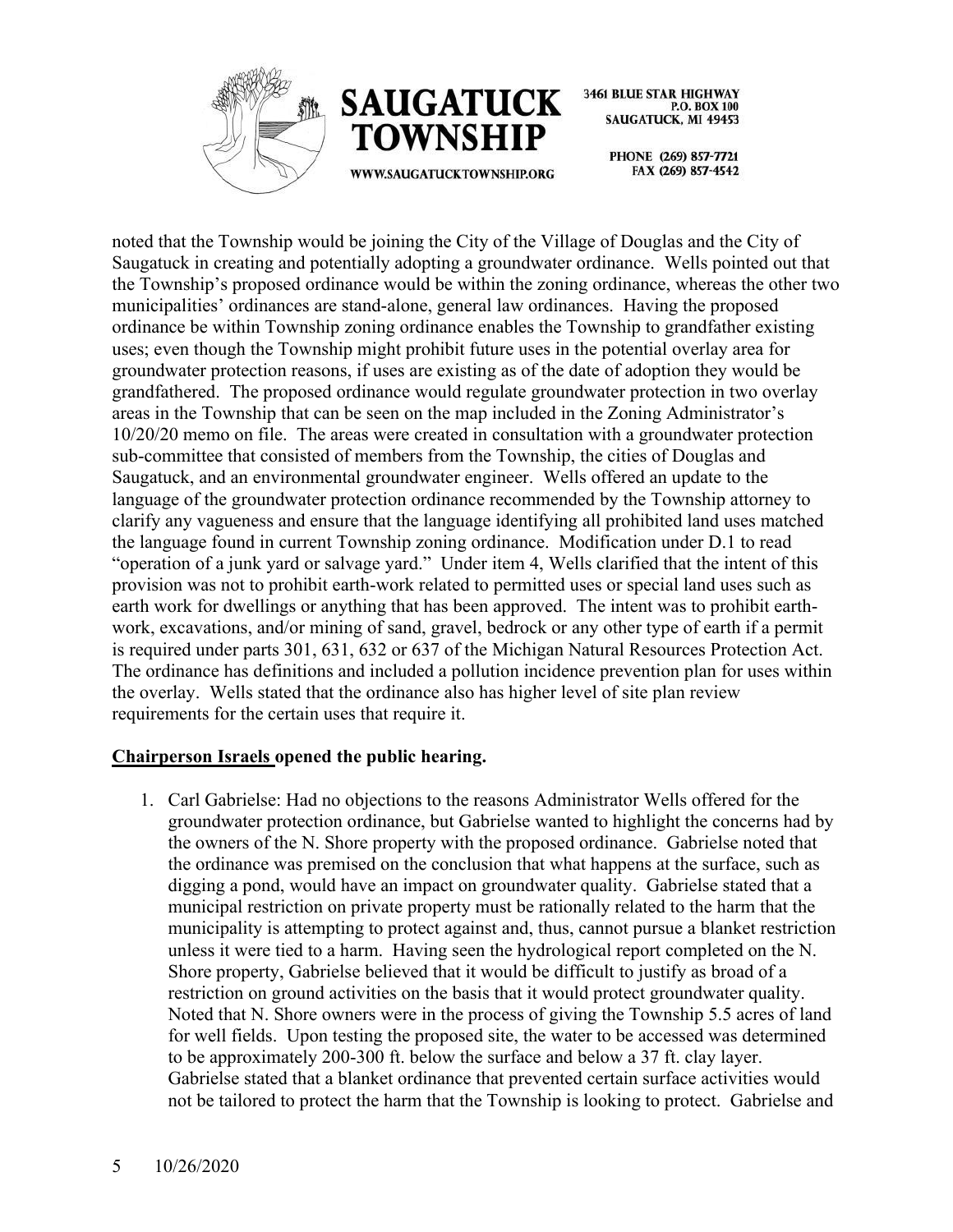



> PHONE (269) 857-7721 FAX (269) 857-4542

the N. Shore owners acknowledged that the contamination of groundwater is a legitimate harm, but the ordinance in question is not narrowly tailored to that end. Gabrielse reiterated that N. Shore is posed to give 5.5 acres of land to the Township for use as a municipal well, a gift that is contingent upon permitting certain activities, one of those activities being the staging and storing of soils excavated from the property on-site for the next 3-4 years. Gabrielse claimed that implicit in the above-mentioned agreement is that N. Shore will be able to excavate on its property, which is one of the bases on which N. Shore agreed to gift 5.5 acres to the Township. Gabrielse stated that if the Township were to adopt the groundwater protection ordinance, it would undermine N. Shore's ability to excavate in accordance with the ordinance as it existed when the agreement between the Township and N. Shore was made, and that would be a breach of the spirit and intent of the above-mentioned agreement. The issue in question is something that Gabrielse would be discussing with the owners of N. Shore to determine their obligation to uphold their present agreement with the Township. Gabrielse acknowledged Wells' mention of certain uses being grandfathered, and stated that N. Shore does have certain permits in place. Gabrielse also stated that N. Shore is getting permits from other parties and if receipt of these permits required N. Shore to modify present excavation plans from what is presently permitted with the Township, then there is a risk that the proposed ordinance would prevent N. Shore from proceeding with the alternative excavation plan. That would be something N. Shore would oppose. Gabrielse appreciated modifications to the groundwater protection ordinance made by the Township attorney, but believed that in general the ordinance goes too far in that it prohibits activities that are not directly tied to protecting groundwater. Gabrielse claimed that the proposed ordinance takes decisions that are properly under EGLE and brings them under the purview of the Township, and that is not an activity the Township is equipped to handle. Gabrielse's position was that the ordinance ought not be passed, and if it or a version of it were to be passed that restricted activities be more clearly defined and narrowed so that it would be defensible.

2. Scott Bosgraaf: Had a few concerns with the proposed groundwater protection ordinance. Bosgraaf spoke with Township Manager Graham about why no one had received advanced notice of the proposed overlay district, and Bosgraaf said that Graham told him that because there were 11 contiguous properties affected that no notice was required. Bosgraaf expressed concern that no one was aware of the proposed ordinance given the amount of land it would cover. Bosgraaf stated that the property owners he spoke with were concerned about the language in the proposed ordinance. Given the 37 ft. clay layer, Bosgraaf thought that prohibited land uses would be limited to deep water waste wells where waste is charged into the bedrock. Bosgraaf expressed disbelief that any of the prohibited uses cited in the proposed ordinance would have any effect on groundwater quality. Bosgraaf drew attention to the language at D.4 of the proposed Groundwater Protection Overlay District on file, and claimed that as it is presently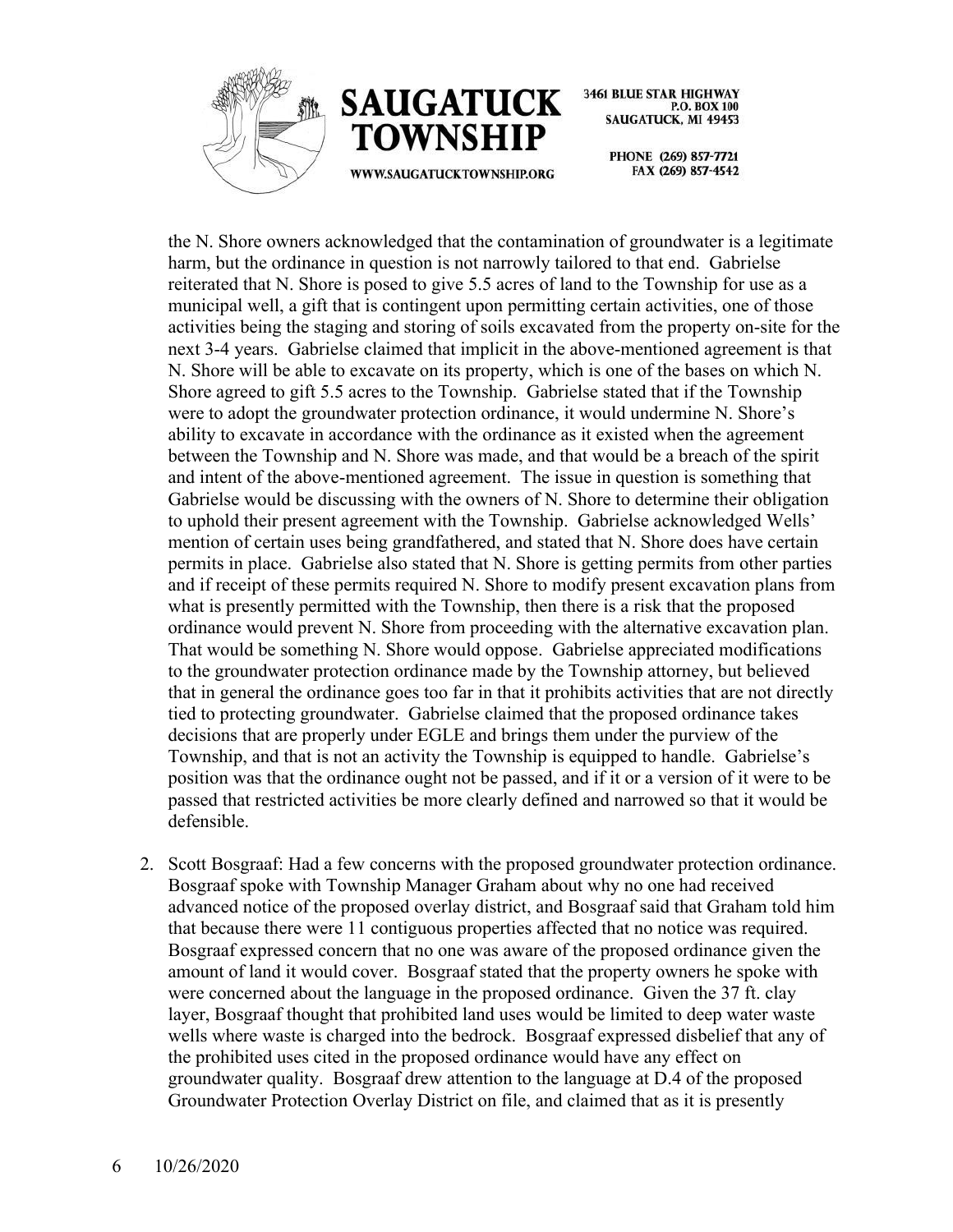



> PHONE (269) 857-7721 FAX (269) 857-4542

written it could be construed as prohibiting a great deal of surface activities including residential construction of a dwelling, road, marina, and/or pond, activities that N. Shore intended to pursue on their property. Bosgraaf stated that the language in the original draft of the proposed ordinance goes too far. Bosgraaf referenced the updated version of the ordinance that includes language that specified that activities are prohibited if a permit is required under parts 301, 631, 632 or 637 of the Michigan Natural Resources Protection Act. N. Shore has a 301 permit. Bosgraaf reiterated his concern that no one knows that the Township is pursuing a groundwater protection ordinance and that the language is "terrible" for any property owner who would want to construct any structure or paved road on their property. Bosgraaf was not satisfied with the new language proposed at D.4 in the above-mentioned ordinance on file, and he surmised that neighboring property owners would also not be satisfied with the language. Bosgraaf believed there could be a lot more study before the ordinance is considered.

# **Public Hearing Closed**

Helmrich called attention to the fact that the present agenda item has been on the Township Board agenda several times in the last year. Helmrich noted that the Township is the last of the three communities to thoroughly study and consider the issue of groundwater protection; both the City of the Village of Douglas and the City of Saugatuck have adopted a groundwater protection ordinance. Helmrich recognized that the situations and geographical realities of the two cities are very different from the Township given that the Township has vastly more land, some of which is undeveloped and would be affected by the proposed ordinance. Helmrich emphasized that the discussion of a groundwater protection ordinance is not something new relative to the present meeting. As the Board representative to the Planning Commission, Helmrich explained that the Board chose to move slowly on the proposed ordinance and he believed that the Board's handling of the ordinance has been prudent. Helmrich commended the Township Manager and Zoning Administrator for their work in getting the Board and Planning Commission to this point.

Ihle referred to item D.4 in the proposed ordinance and questioned whether the present language could be read as including any kind of excavation. If that were the case, the proposed ordinance would indeed be a very limiting condition with respect to possible land uses. Ihle asked Wells if the language as written prohibited any land use that required excavation. Wells stated that prohibiting all excavation was not the intent of D.4 and that the ambiguous language at D.4 was the reason the Township attorney clarified the language for the present meeting. Wells emphasized that the intent was not to limit home building or site work for permitted uses. Wells noted that the Township should strive to ensure that the language in the proposed ordinance most closely reflect the present intention of the Board, and Wells would be willing to pursue further clarifications.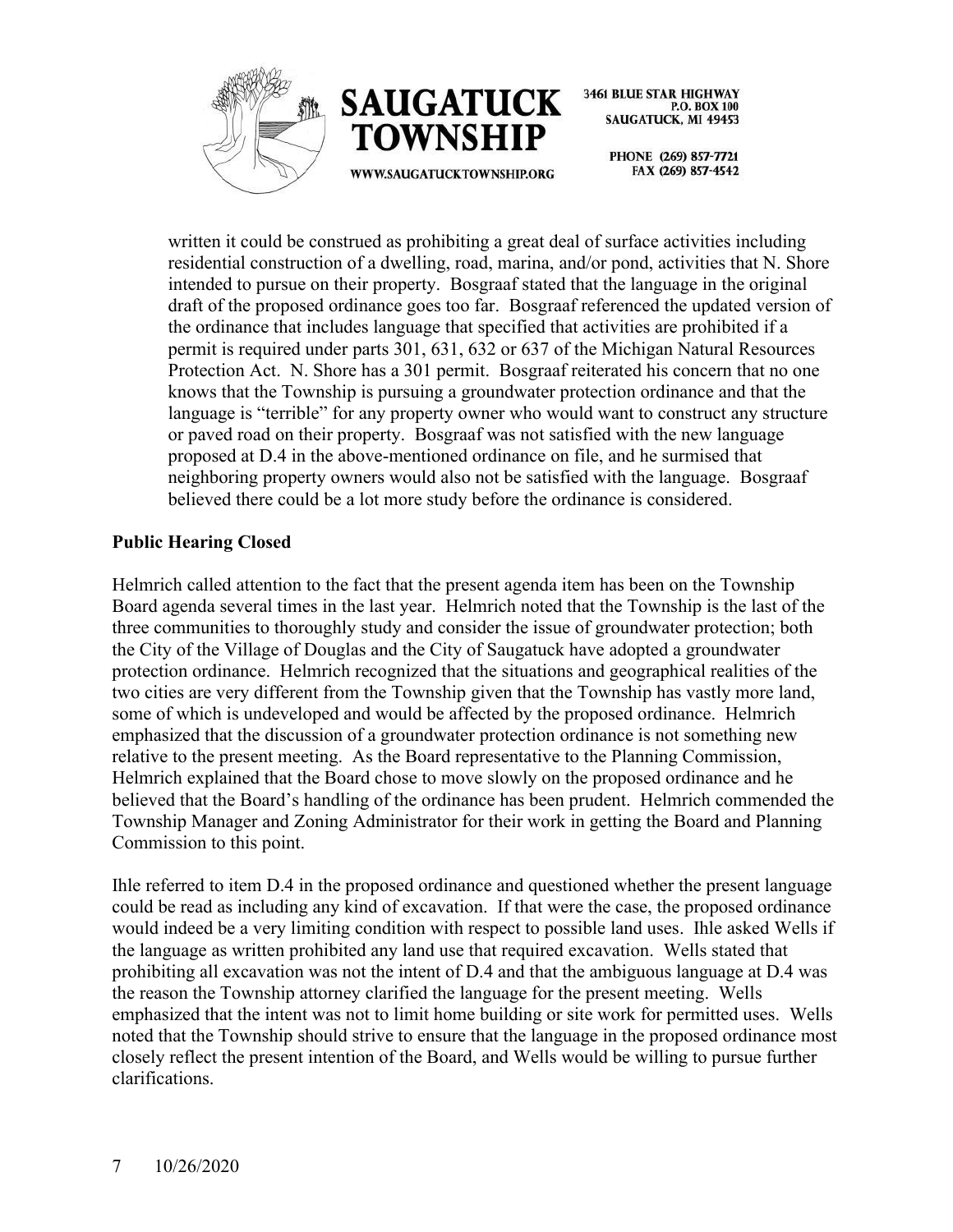



> PHONE (269) 857-7721 FAX (269) 857-4542

Shipley inquired into which parties determined the areas that fall within the proposed overlay district. Wells explained that analysis for the proposed overlay district was conducted by an environmental groundwater engineer hired to work with the tri-communities. The overlay maps were prepared based on the analysis of the engineer. Shipley asked whether it was the duty of the Township to protect groundwater quality and whether this duty was the intent behind the proposed ordinance. Wells confirmed that to be the case.

DeFranco stated that the proposed ordinance was relevant to present concerns of residents in the Township, citing that residents in the areas neighboring the sand mine site at Old Allegan Rd and  $133<sup>rd</sup>$  Ave in the Township were concerned with pollutants contaminating ground water form possible exposure of the aquifer and/or contaminated clay brought from off-site to line the sand pit in preparation for a pond. DeFranco noted that it is sometimes difficult to understand how activities at the surface affect the quality of groundwater, but groundwater quality can be compromised by removing layers of soil that naturally filter pollutants from water or from bringing in contaminated soil from offsite with the potential of those contaminants reaching the aquifer. DeFranco referenced the Van Horn project and the need to consider whether that pond will be clay-lined and whether the Township would be testing any off-site soils used in that project. DeFranco expressed support for the groundwater protection ordinance, and suggested adding to section E of the proposed ordinance a requirement that any significant amount of offsite soil brought onto a property be tested for contaminants.

Israels acknowledged Bosgraaf. Bosgraaf mentioned D.7 of the proposed ordinance, a condition that prohibits the digging of new wells for irrigation. Bosgraaf surmised that this condition would be in violation of the Michigan Right to Farm Act. Bosgraaf stated that a hydrological report for the N. Shore property showed a 37 ft. clay layer at approximately 150 ft. in depth that would protect ground water quality. Wells displayed hydrological report referenced by Bosgraaf. Bosgraaf questioned whether the prohibited land uses in the proposed ordinance would be a risk to the aquifer. Bosgraaf reiterated that the only risk he could foresee would be if a party installed a deep-water injection trash well. Bosgraaf acknowledged that the hydrology is different by the ravines, because it is not the same aquifer. Bosgraaf emphasized that all his property would fall within the proposed overlay district. DeFranco asked whether any of the land in the proposed overlay district is zoned Agricultural. Wells confirmed that some of the land is zoned Agricultural and that there may be some agricultural uses in practice in some of the land zoned Industrial that fall within the overlay district.

Wells reminded everyone that this is a public hearing and that any zoning changes are a recommendation to the Township Board. The Planning Commission could make a motion to recommend, to direct staff to do further work that is found to be necessary, etc. Israels asked if there would be any benefit to postponing a decision in order to have the Township attorney present. Israels also thought it would be wise to give the PC more time to review the proposed ordinance. Israels asked if we could postpone a decision to the next meeting. Wells confirmed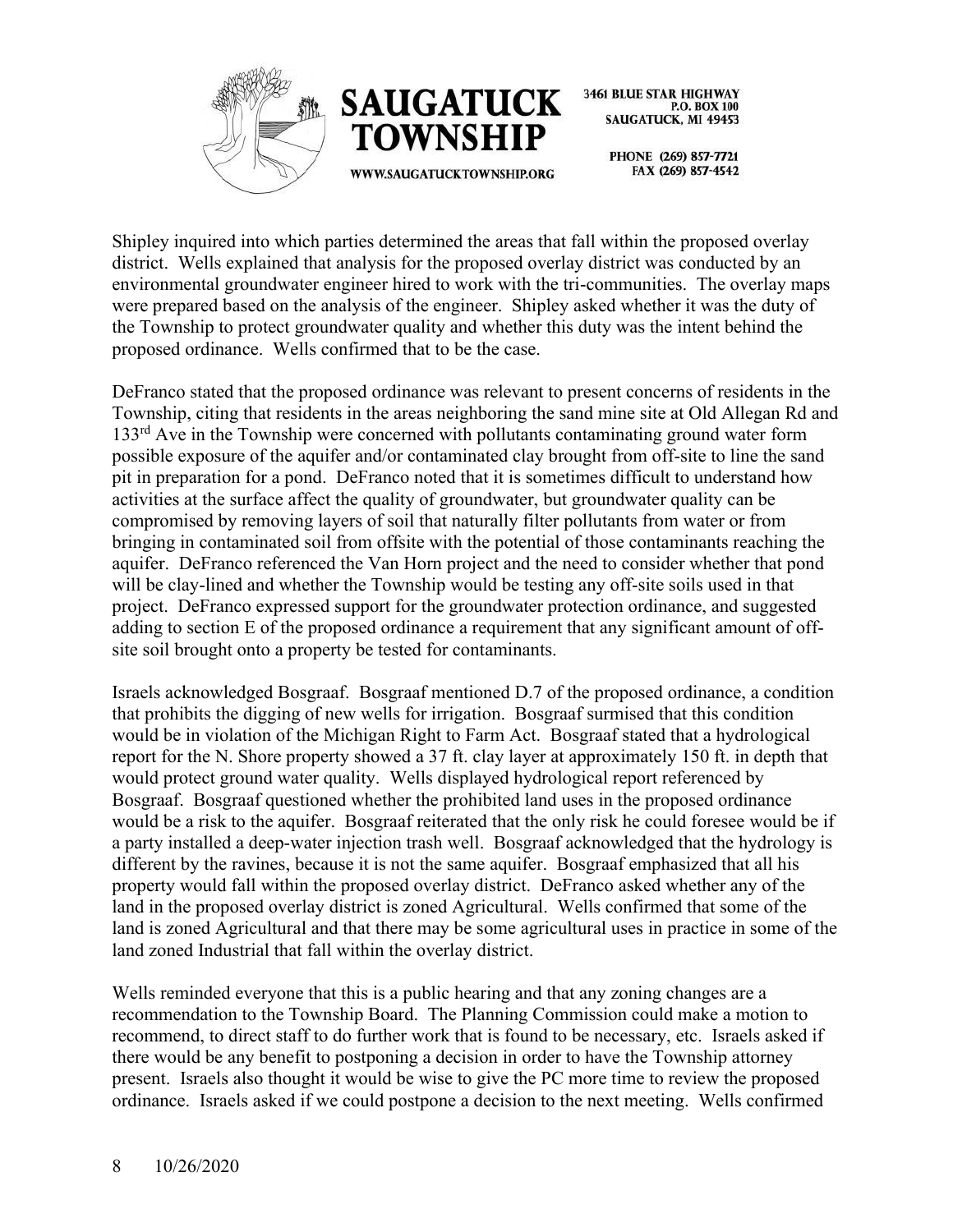



PHONE (269) 857-7721 FAX (269) 857-4542

that the PC could postpone a decision. Wells also suggested having the environmental groundwater engineer present for the discussion. Rowe expressed interest in having both the Township attorney and the environmental engineer present in future discussions.

A **Motion** was made by Rowe to table a decision on consideration of an ordinance to add a new zoning section 40-595 to chapter 40 of the Code of Ordinances, Township of Saugatuck, Michigan and to amend section 40-586, to establish and provide regulations for a groundwater protection overlay zone until both the Township attorney and environmental engineer could be present for the discussion. Seconded by Welk. **Approved by roll call vote: DeFranco, no. Helmrich, yes. Ihle, yes. Rowe, yes. Shipley, no. Welk, yes. Israels, yes.**

#### **C. Discussion.** Trails, Jon Vanderbeek

Vanderbeek described his project, the Tri-Community Trail Master Plain, and discussed how the PC could help in preserving corridors of forest that would connect non-continuous conservation areas. Vanderbeek had developed relationships with various parcel owners and many agreed to allow Vanderbeek to make trail cuts through their property. Vanderbeek explained that this was a low-cost way of adding park space to the community without establishing traditional parks with their associated tax costs. Vanderbeek stated that he was focused on simple footpaths that cut through private property with the purpose of connecting non-continuous existing parks and/or conserved land. Vanderbeek mentioned the N. Shore property and his desire to establish a trail cut through N. Shore to create another access point to the State Park. Vanderbeek remarked that this would be a very important trail not only because it would offer access to 1,000 acres of conserved land, but the trail itself dates back to the Native Americans. Helmrich noted that an access easement to the State Park was included in the proposal by N. Shore approved by the PC. Vanderbeek shared maps of his proposed trail cuts; these maps can be found on the Facebook page, "Trail Master Plan of Saugatuck and Douglas." Vanderbeek highlighted Ch. 8 of the Tri-Community Master Plan and its call for the creation of more trails and increased land conservation efforts. Vanderbeek explained that his Trail Master Plan was in alignment with the existing Master Plan adopted by all three municipalities. Vanderbeek recommended that the PC be vigilant of strategic opportunities to acquire land easements from property developers to make the proposed trails a reality. Vanderbeek highlighted a 170 acre parcel in the Township owned by the City of Saugatuck. Vanderbeek opined that it could be difficult to preserve the entire parcel, but suggested the PC seek strategic land easements with the City of Saugatuck to create trails. Vanderbeek explained that he has built connections with the West Michigan Land Conservancy and the Outdoor Discovery Center (ODC). The ODC has been hired by the state of Michigan to develop the Lower Kalamazoo Greenway Plan, a plan which was formally supported by the Township. Vanderbeek impressed upon the PC the importance of considering possible easement acquisitions that could contribute to a larger trail network and offered his continuous support in facilitating these easements.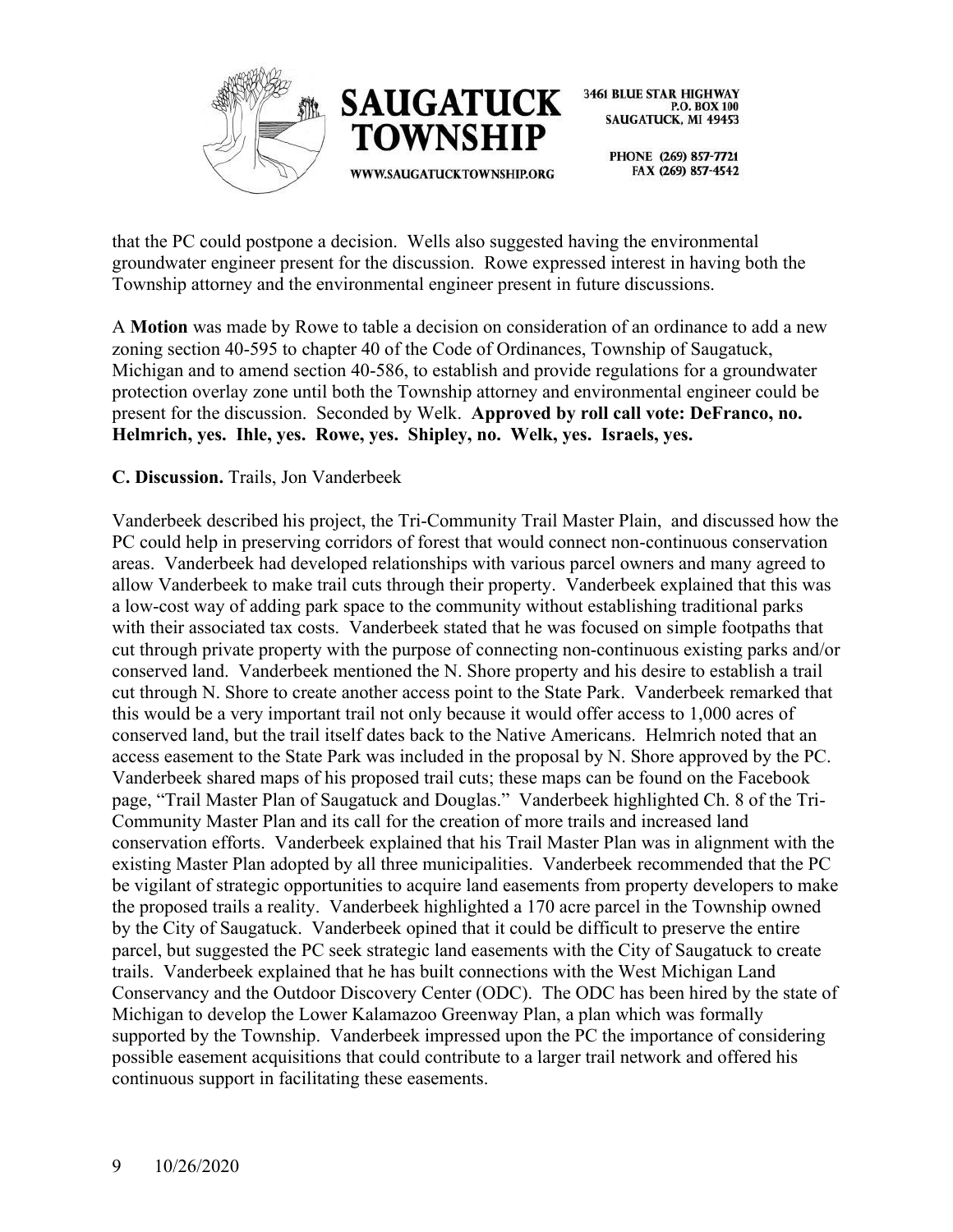



> PHONE (269) 857-7721 FAX (269) 857-4542

Helmrich commended Vanderbeek for his efforts. Helmrich noted the old Saugatuck Airport property and its potential to become a valuable addition to a trail network. Helmrich encouraged engagement with the City of Saugatuck on this issue. Helmrich hoped that when the PC discussed the Master Plan that it would revisit Vanderbeek's efforts on the Trail Master Plan. Vanderbeek noted the efforts of the Park Township Planning Commission in creating a Tree Preservation Committee to protect trees, and suggested the Township review these efforts. Ihle mentioned the PC's intention of creating a "Mobility" sub-committee in the review of the Master Plan, and emphasized the importance of this committee revisiting Vanderbeek's Master Trail Plan.

# **D. Discussion.** Enforcement Items

Wells updated the PC on several enforcement items. The Township received several letters of concern regarding the Van Horn project, all of which are on file and have been made available to Planning Commissioners. The Township Manager sent a letter to Mr. Van Horn about possible violations, an enforcement letter from EGLE was sent to Mr. Van Horn, and Mr. Van Horn's attorney sent a letter to the Township Attorney explaining that Mr. Van Horn will cease removing sand from his property but is able to continue moving sand onsite. Wells explained to the PC that there were specific limits of operation pertaining to mining activities, but these limits would not apply if Van Horn engaged in residential construction projects. Wells noted that the Township has been responding to other enforcement issues in the Township including short-term rentals, capacity issues, noise violations, litter, etc. Wells emphasized that enforcement is top of mind and that all complaints received by the Township are followed up with in a timely manner.

Israels mentioned that the Township had received significant correspondence regarding the Van Horn project, all of which is public record and can be requested at the Township Hall. This included the enforcement letter sent by EGLE, which gave Van Horn a deadline of Nov.  $5<sup>th</sup>$  for compliance. Wells read out loud part of the enforcement letter from EGLE. Ihle asked whether the sand excavated from residential construction is considered different from the sand excavated from the pond construction, and, if so, would Van Horn be able to remove sand from residential construction. Wells preferred not to engage in a legal interpretation of the relevant laws. Wells clarified that EGLE has two divisions, one concerning mining, the other involved with water resources. Wells explained that the Township did contact the water resource division of EGLE following the previous PC meeting and was told that EGLE had conducted an aerial analysis of the pond and concluded the pond to be less than 5 acres in size. EGLE informed Mr. Van Horn that if he were to modify any of the existing edges of the pond that such activity would trigger the need to apply for a Part 301 permit. Ihle asked whether Van Horn had approval to excavate a second pond approximately 2.8 acres in size. Wells stated that the additional pond is not part of the current plan and that the resolution approved by the Township rescinded any permits issued in the Fall of 2018. Helmrich acknowledged the significant interest by residents in confirming the size of the pond. Shipley agreed with Helmrich of the need to confirm the size of the pond.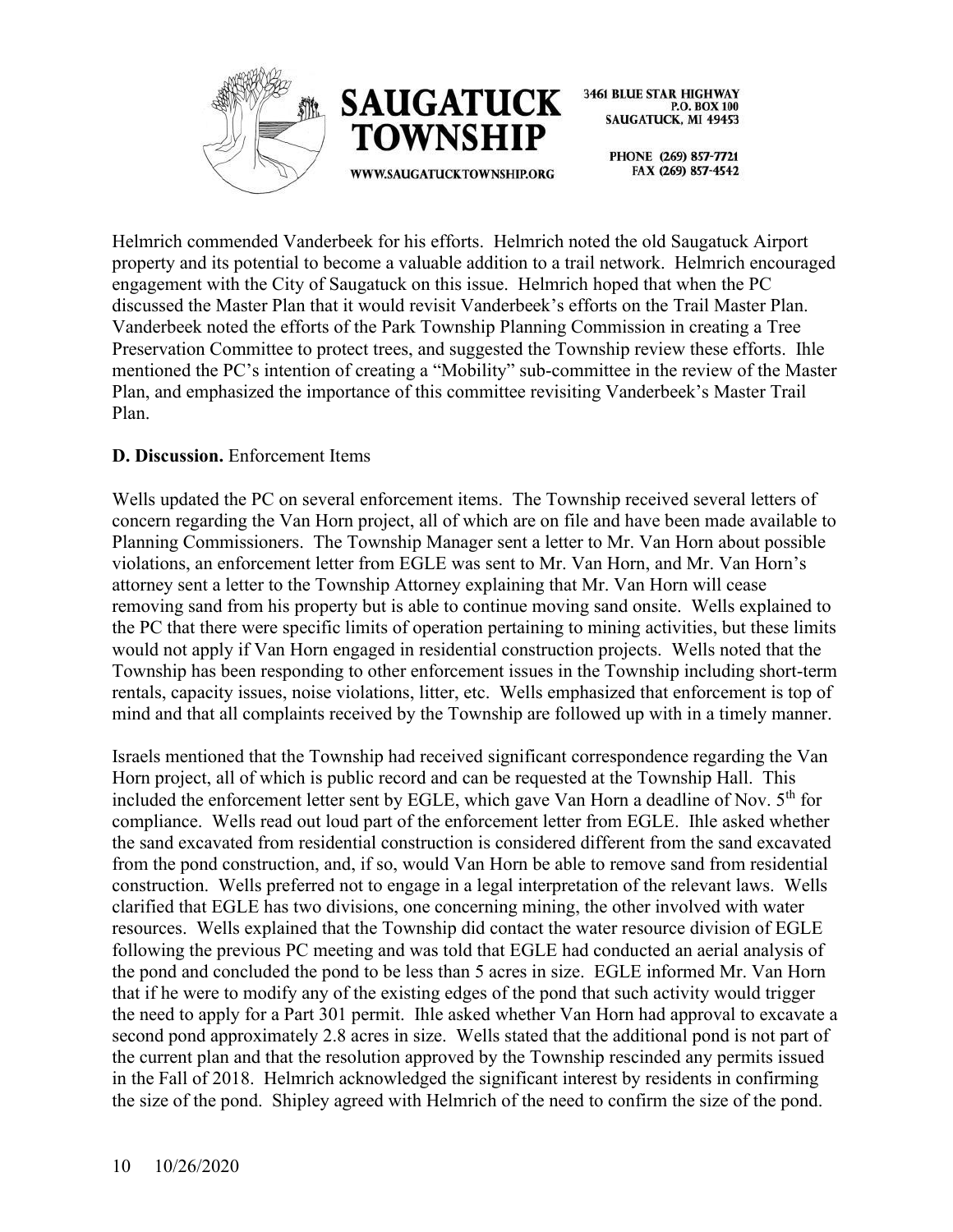



> PHONE (269) 857-7721 FAX (269) 857-4542

Helmrich asked Wells whether it would be possible for the Township to complete an on the ground measurement of the pond. Wells stated that she would need to consult Township legal counsel. Helmrich asked whether measuring the pond would be an action requiring a vote or was it a matter of requesting staff to investigate. Wells was unsure if the PC was authorized to spend general funds. Israels stated that when the PC made their decision regarding the Van Horn project they did so with all the available information at that time and with legal representation present. Israels asked if it was wise to set a precedent where the PC continually questioned EGLE. Helmrich stated that EGLE was not infallible, and that there ought to be follow up by the Township to determine the size of the pond. Helmrich noted that the degree and quality of enforcement in the last year far surpassed anything seen in the previous 10 years and that he would like to thank staff for that impressive improvement. Wells noted that it was critical that the PC create ordinances able to be enforced.

# **E. Discussion: "As-Built" Condition**

Ihle explained that if the PC approved an excavation project there should be a mechanism in place to confirm that what was approved was, in fact, built, and that this mechanism could be a tool that staff use to respond to resident concerns. The Van Horn SAU does include a condition requiring an "as-built" drawing upon completion of the project, but, Ihle noted, completion of the project may be another 5 or 6 years away. Ihle suggested that perhaps the approval process should include a requirement that "as-built" drawings be submitted for review every time earth is moved, placing the onus of drafting these drawings on the developer. Ihle explained that this could be extended to other uses such as tree preservation; a condition of approval could require that a property owner has a third party certify that trees intended to be preserved were in fact preserved. Ihle recognized that this does create additional work for staff, and that this should be kept in mind when considering "as-built" conditions. Helmrich thanked Ihle, and explained that the point of the discussion was simply to raise the issue and have all commissioners aware of it. Helmrich believed pursuing this issue supported the integrity of Township staff, PC, and the Board. Helmrich explained that now that it is on the table, commissioners can consider the issue more carefully and look to see if other townships have instituted an "as-built" condition. Ihle asked if Wells could procure more information on how other communities handle "as-built" conditions. Israels supported this effort and noted that it enabled the PC to be proactive in their approach and not reactive. Israels asked where the PC goes from here. Helmrich confirmed that the PC is asking staff for more information on this issue at a future meeting. Wells noted that this issue will be added to the list of priorities, but explained that it would be part of a larger conversation that would involve consultation with the Township Building Department.

# **7) Old Business**

A. **Master Plan Review**, Discuss and Create Sub Committees for Master Plan Study Topics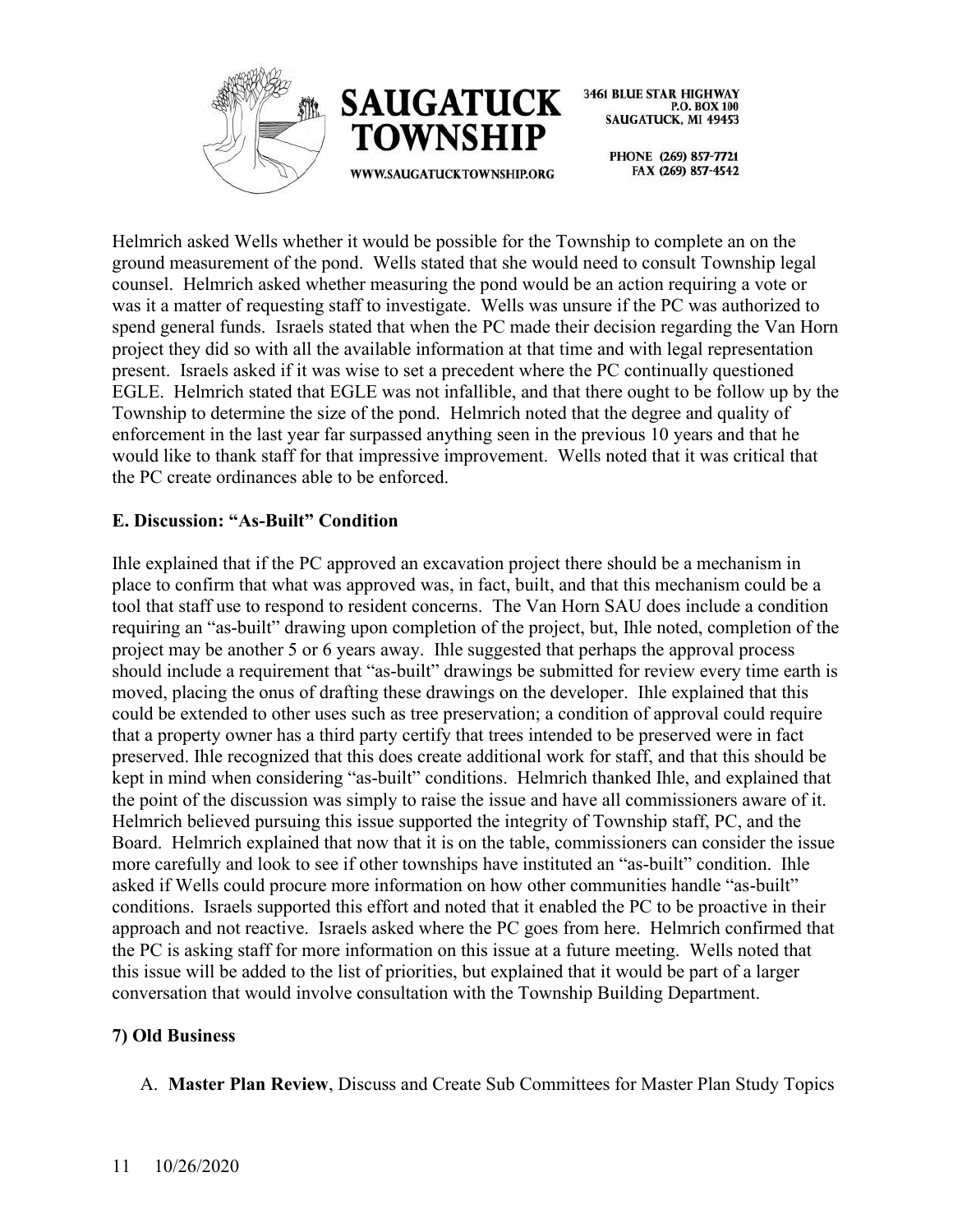



WWW.SAUGATUCKTOWNSHIP.ORG

SAUGATUCK, MI 49453 PHONE (269) 857-7721

P.O. BOX 100

**3461 BLUE STAR HIGHWAY** 

FAX (269) 857-4542

Israels explained that she was preparing a grid presenting the self-declared interests of each commissioner with respect to topics in the Master Plan. Israels requested the PC move discussion of the Master Plan subcommittees to the December PC meeting. Helmrich asked if the intention with the grid was to identify the actual Master Plan subcommittees. Israels explained that the grid would address where PC commissioners chose to be with respect to possible subcommittees, although the actual subcommittees have not been determined. Helmrich noted that the Board secured the date of Saturday December 5<sup>th</sup> to hold the second annual Board's Strategic Planning and Goals workshop which is a public meeting. Helmrich stated he would share details of the location and time of the event with PC commissioners.

# **8) Public Comments**

1) **Scott Wierenga**: Addressed the discussion on the proposed groundwater protection ordinance. Wierenga was left with the impression that PC commissioners believed that if the ordinance were to be approved as is that it would prohibit property owners in the critical dune area from constructing dwellings. Wierenga clarified that EGLE does permit property owners to engage in projects that remove up to 2,222 cubic yards of sand, which is sufficient for constructing a dwelling foundation. Given EGLE's guidelines, Wierenga concluded that the groundwater protection ordinance would not prohibit residential construction in the critical dune area. Wierenga was confident that the Township attorney would reach the same conclusion, but wanted to make this point for the sake of the public.

2) **Roy Mcllwaine**: Thought the PC had done a great job of talking about some of the issues concerning the Van Horn project. However, Mcllwaine believed the PC was missing one piece of logic, that the original Van Horn SAU was for a 4.9 acre pond, EGLE conducted a survey that could be inaccurate, and the Township has an obligation to conduct a survey to confirm the actual size of the pond. Mcllwaine was unsure if the Township should pay for the survey or if that should be an obligation of Van Horn. Mcllwaine noted that he was aware that such a condition was not in place, but mentioned that such a condition was not in any building ordinance either. Mcllwaine asserted that if a home was built too close to the road the Township would intervene and compel the property owner to bring the building site up to code. Mcllwaine was upset that the PC may have lost sight of getting an accurate measurement of the Van Horn pond.

# **Public Hearing Closed**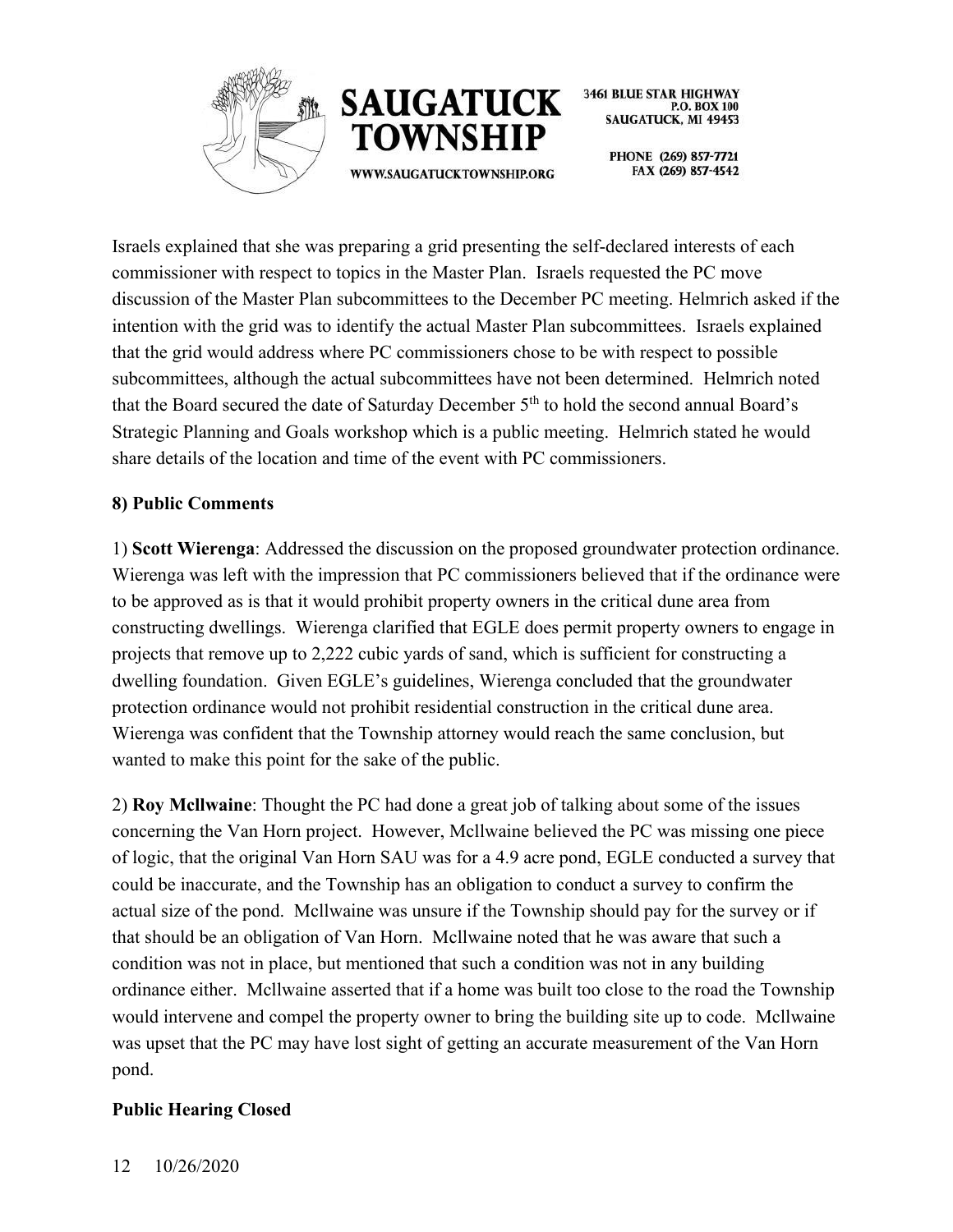



> PHONE (269) 857-7721 FAX (269) 857-4542

**9). Board Discussion:** Township Board Update Submitted by PC Member and Township Treasurer, Jon Helmrich

- The Township Board met on Wednesday, October 14, in person, at the Township Hall. The Governor's emergency declaration allowing on-line voting and meeting had been suspended.
- Jon Vanderbeek presented on his progress pursuing trail easements associated with a Trails Master Plan. A video recording of his presentation can be viewed on YouTube. Also, Dan Callam (Outdoor Discovery Center) updated the Township Board on the status of the Lower Kalamazoo River Greenway Plan. As a reminder, the Township Board endorsed this plan via resolution in February 2020.
- Treasurer Helmrich updated the Township Board on changes to the investment strategy, which included reactivating a liquid Michigan CLASS pool account with \$1 million from the general checking account.
- The Township Board appointed Lori Babinski to the Interurban Transit Authority Board for a term of four (4) years (October 1, 2020 – September 30, 2024).
- A public hearing was held to obtain public input from residents and community stakeholders related to the Township's ambulance special assessment district. Following the public hearing, the Township Board adopted a resolution to confirm the ambulance special assessment roll and levying assessment for 2020.
- The Board authorized the Township Manager to sign and execute the proposed Buoy Management Services Agreement. Staff will follow up with the identified volunteers and schedule the no wake buoys to be removed from the Kalamazoo River for the season.
- The Township Board voted to direct staff to prepare a resolution to consider in November to formally eliminate the constable position for all future elections, unless changed later by the Township Board per state law.
- The Township Board voted to direct staff to work with legal counsel to prepare ballot language, as related to the anticipated proposal to renew the expiring cemetery millage in 2021, to be considered in January.
- The Township Board identified two potential dates  $(12/5 \& 12/12)$  for the annual goal- setting/strategic planning workshop.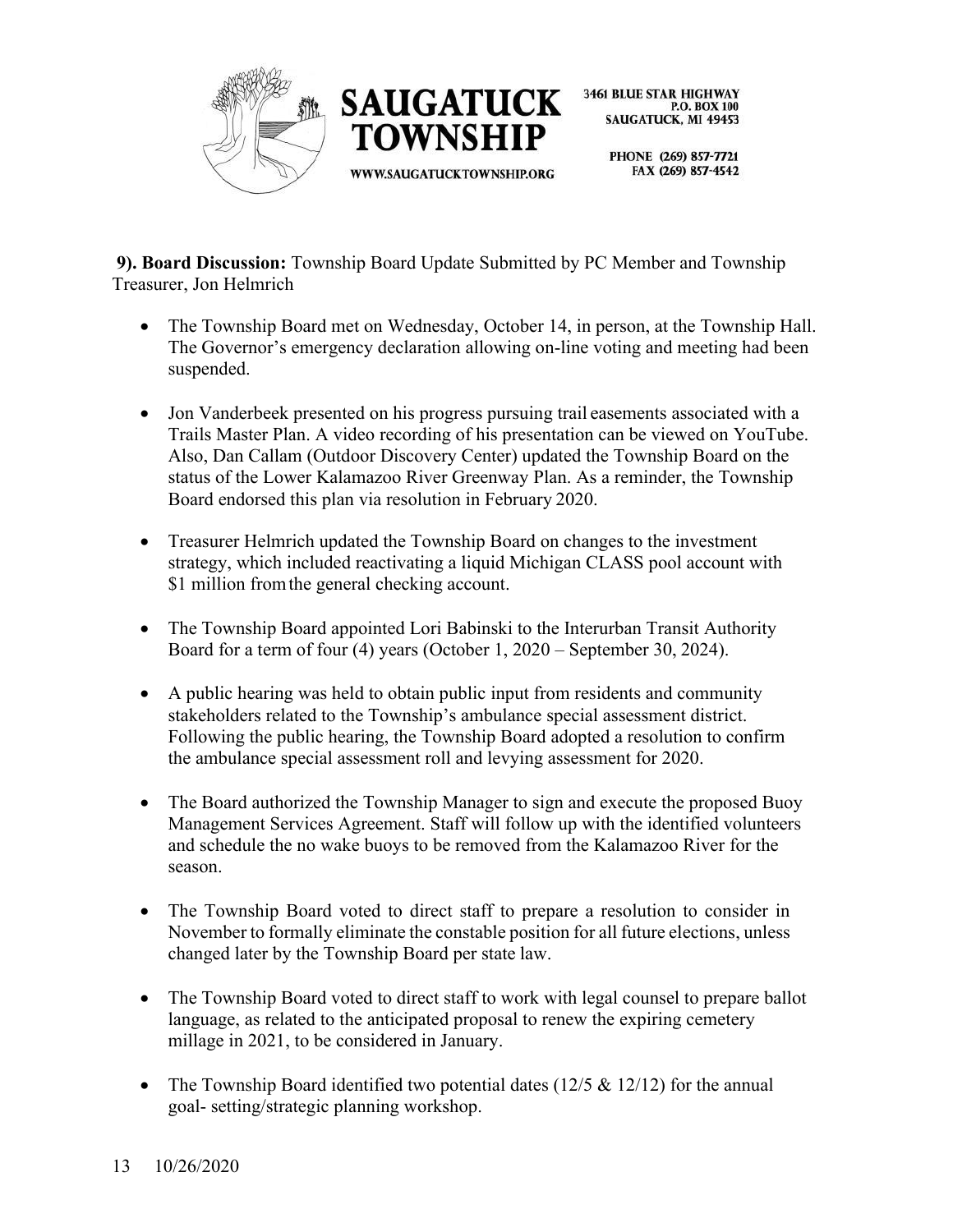

• Next meeting is Wed., November 11th, 2020 at 6:00pm (probably via Zoom).

# **10) Adjourn**

PC agreed to cancel the Nov. 23<sup>rd</sup> meeting and instead to meet at the next scheduled meeting on December 14, 2020. Wells stated that she would ask the Township attorney and environmental engineer who consulted on the proposed overlay district to attend the next PC meeting on December 14, 2020. Wells explained that Master Plan Subcommittees would stay on as Old Business.

A **motion** was made to adjourn the meeting at 9:27 pm by Rowe. Seconded by Ihle. Motion passed by unanimous roll call vote. Next P.C. meeting: Monday, December 14, 2020 at 7:00 p.m.